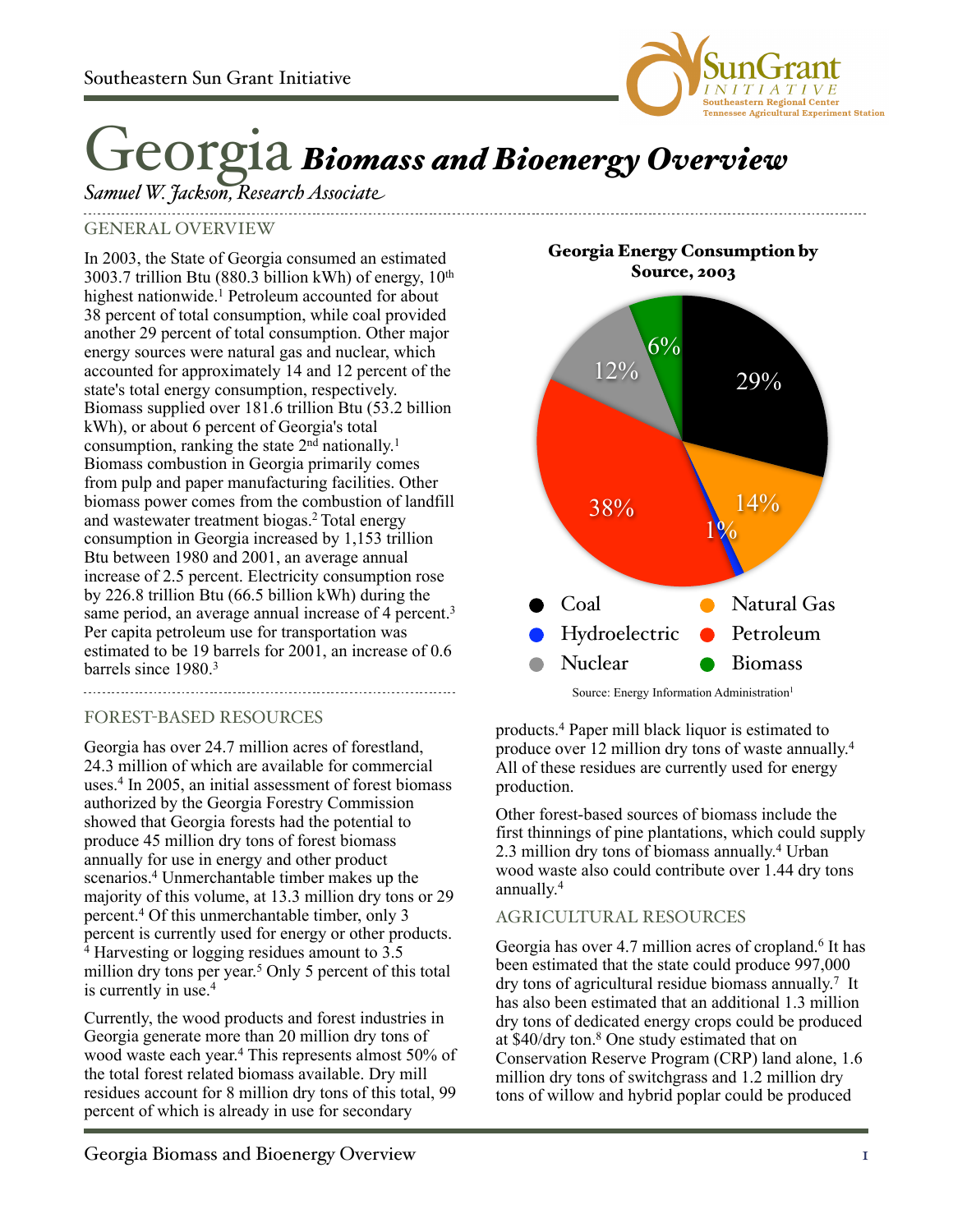each year. 7 Management of farm animal manure could provide an additional 139,000 tons of methane annually.<sup>7</sup>

#### CURRENT ACTIVITIES

Government agencies, private companies, and others in Georgia have begun investigating the use of biomass to make energy related products, such as transportation fuels, electricity, and even natural gas. A good example of this work is Bioconversion Research and Education Center located at the University of Georgia in Athens, Georgia, which is the site of a biomass-to-hydrogen R&D project funded by U.S. DOE Phase III research on the pilotscale production unit, will examine the generation of 25 kg of hydrogen per day from catalytically reformed biomass pyrolysis vapor in a 1,000 hour run. The project involves the cooperation of the Georgia Institute of Technology, Clark Atlanta University, Eprida Scientific Carbons, Inc., Enviro-Tech, Inc. and the National Renewable Energy Laboratory.

The University of Georgia Faculty of Engineering Outreach Service is also researching the effects of blending and storing petroleum diesel with liquid biofuels for use in industrial boilers. The project, funded by the U.S. Poultry and Egg Association's Poultry Protein and Fat Council, is examining the effects of temperature, blends, and time on the physical and chemical characteristics of these fuels. The results will provide guidance to managers on using fats, oils, and grease from biological sources as fuel to produce heat and steam.<sup>9</sup>

The Black Liquor Gasification (BLG) program at the Institute of Paper Science and Technology (IPST) at Georgia Tech is working to make BLG, and BLG with combined cycle power generation, a commercially viable process in accordance with the industry's vision of becoming independent of fossil fuels and ultimately a net exporter of electrical power. <sup>10</sup> The US DOE shares this vision and is partnering with industry to resolve the remaining technological issues.11 The adoption of BLG with combined cycle power generation offers a number of potential benefits to paper mills, including increased pulp yields, increased power generation, and direct and autocausticization (by adding a chemical agent to the black liquor, the causticizing process can be accomplished within the gasifier, thus eliminating the need for the conventional lime cycle).

The United States Department of Agriculture, Agriculture Research Service in Tifton, GA is



conducting research on a variety of feedstocks for use as biofuels. Research in the Crop Genetics and Breeding Research Unit has focused on bermudagrass, bahiagrass, giant reeds and other plants. Another key project looks at using pearl millet for the production of ethanol. Research has shown that using pearl millet as a feedstock is equally or even more economical than corn.

Some private companies, such as Earth Resources, Inc., located in Carnesville, Georgia, and Atlantabased Biomass Gas and Electric (BG&E, [http://](http://www.biggreenenergy.com) [www.biggreenenergy.com\)](http://www.biggreenenergy.com) are in the process of developing large-scale biomass gasification plants that can serve commercial customers. In 2003, the US DOE and USDA issued a joint biomass R&D solicitation from which Earth Resources, Inc., was awarded \$1,136,936 to fund their project, "Animal Waste Management-Chicken Litter to Energy" [\(http://](http://www.remenergy.com/newstory.asp) [www.remenergy.com/newstory.asp](http://www.remenergy.com/newstory.asp)). Georgia is the country's largest source of poultry manure, generating 1.5 million tons a year. <sup>12</sup> This level of production makes poultry manure of particular interest in Georgia because the manure is rich in phosphorous and nitrogen, which are linked to water pollution. Earth Resources, Inc. is partnering with the University of Georgia Faculty of Engineering Outreach Service and the Gas Technology Institute, Des Plaines, IL, for R&D in gasification technology to facilitate animal waste management. The 3-year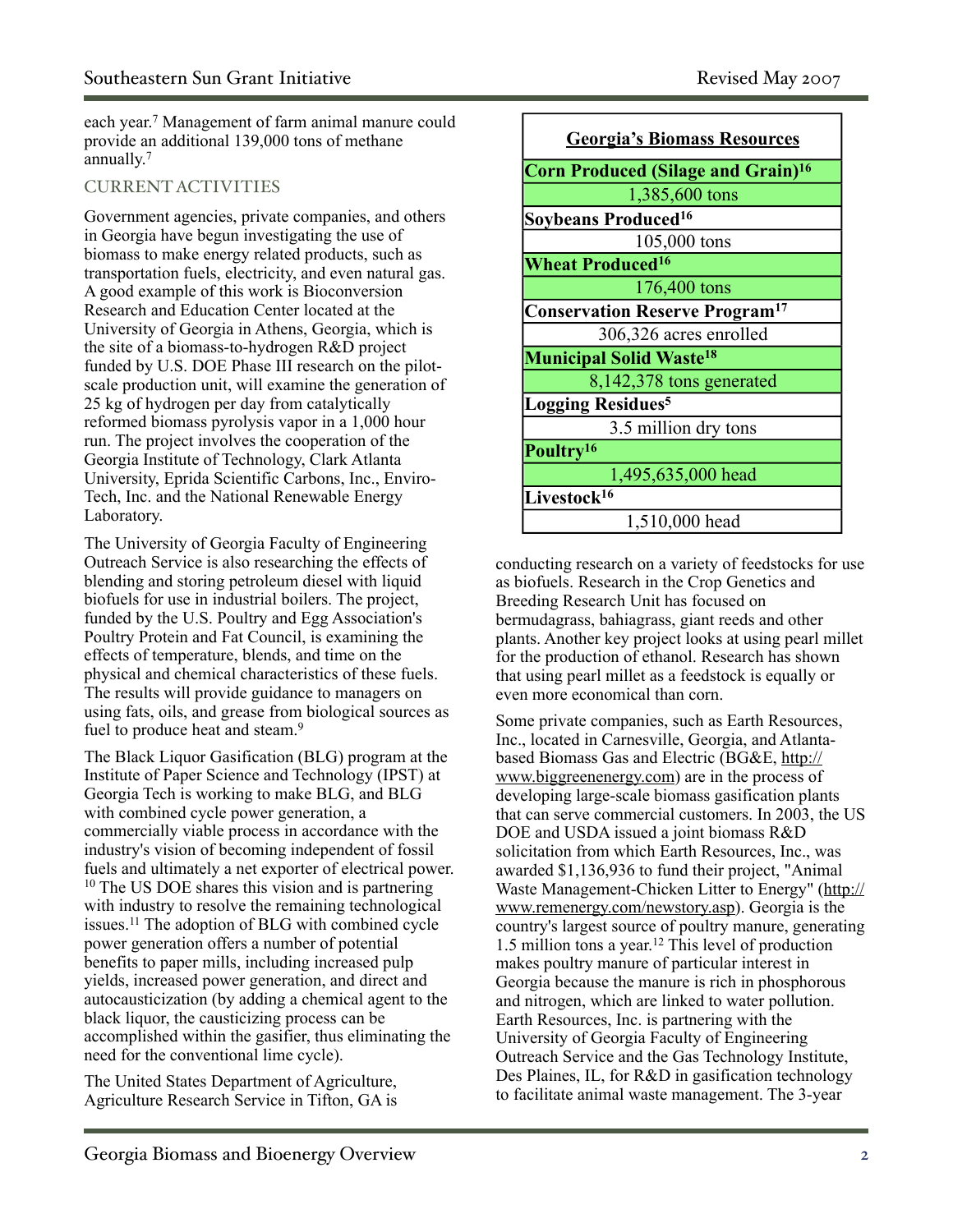project will focus on converting broiler poultry litter to energy.

Although there are no large-scale ethanol or biodiesel production facilities currently in Georgia, feasibility studies are being conducted to explore this. In August 2003, Georgia's Environmental Facilities Authority organized a Biodiesel Summit in Plains, Georgia that brought together State Legislators with interested parties as a means to identify the incentives or policies needed to encourage industry development. Former President Jimmy Carter hosted the event and gave remarks in strong support of the creation of a biodiesel industry in Georgia.

One way to ensure future industry development is to establish a vision and roadmap - which is exactly what the State of Georgia has done. The Georgia Industrial Technology Partnership (GITP) funded initially by DOE and located on the University of

#### LINKS TO OTHER GEORGIA RESOURCES

Georgia Department of Agriculture <http://agr.georgia.gov/>

The Georgia Environmental Facilities Authority, Division of Energy Resources [http://www.gefa.org/energy\\_program.html](http://www.gefa.org/energy_program.html)

Georgia Forestry Commission <http://www.gfc.state.ga.us/>

#### **CITATIONS**

1) U.S. Department of Energy, Energy Information Administration, "Table S3. Energy Consumption Estimates by Source, 2003." [http://](http://www.eia.doe.gov/emeu/states/sep_sum/html/pdf/sum_btu_tot.pdf) [www.eia.doe.gov/emeu/states/sep\\_sum/html/pdf/sum\\_btu\\_tot.pdf](http://www.eia.doe.gov/emeu/states/sep_sum/html/pdf/sum_btu_tot.pdf)

2) U.S. Department of Energy, Biomass Research and Development Initiative. 2003. Georgia Biobased Fuels, Power and Products State Fact Sheet. <http://sungrant.tennessee.edu/factsheets/georgia.pdf>

3) U.S. Department of Energy, Energy Efficiency and Renewable Energy. Georgia Energy Statistics. 2006. [http://www.eere.energy.gov/states/](http://www.eere.energy.gov/states/state_specific_statistics.cfm/state=GA) [state\\_specific\\_statistics.cfm/state=GA](http://www.eere.energy.gov/states/state_specific_statistics.cfm/state=GA)

4) Georgia Forestry Commission. Forest Biomass for Energy. 2006. [http://](http://www.gfc.state.ga.us/ForestMarketing/BiomassEnergy.cfm#biomassforenergy) [www.gfc.state.ga.us/ForestMarketing/](http://www.gfc.state.ga.us/ForestMarketing/BiomassEnergy.cfm#biomassforenergy) [BiomassEnergy.cfm#biomassforenergy](http://www.gfc.state.ga.us/ForestMarketing/BiomassEnergy.cfm#biomassforenergy)

5) U.S. Department of Agriculture, Forest Service Forest Inventory and Analysis Unit Timber Product Output Data 2003. [http://](http://srsfia1.fia.srs.fs.fed.us/) [srsfia1.fia.srs.fs.fed.us/](http://srsfia1.fia.srs.fs.fed.us/)

6) U.S. Department of Agriculture, National Agricultural Statistics Service. 2002 Census of Agriculture. Georgia State Data. [http://](http://www.nass.usda.gov/) [www.nass.usda.gov/](http://www.nass.usda.gov/)

7) Milbrandt, A. A Geographic Perspective on the Current Biomass Resource Availability in the United States. 2005. U.S. Department of Energy, National Renewable Energy Laboratory. [http://www.nrel.gov/](http://www.nrel.gov/docs/fy06osti/39181.pdf) [docs/fy06osti/39181.pdf](http://www.nrel.gov/docs/fy06osti/39181.pdf)

Georgia campus, has developed through the participation and guidance of Georgia's biomass industries, a Vision and research Roadmap for the future of the biomass industry in Georgia. This activity led to the establishment of the Georgia Integrated Biorefinery and Carbon Cycling Initiative. [\(http://www.engr.uga.edu/service/outreach/](http://www.engr.uga.edu/service/outreach/index.html) [index.html\)](http://www.engr.uga.edu/service/outreach/index.html)

Georgia has approximately 49 facilities involved in the production of biopower resources and 3 facilities producing some type of bioproducts.2 Currently, there are seven landfills producing methane for energy, with 18 more landfills identified as potential program sites.13 The TVA Green Power Program is available through most Georgia electrical utilities. All Georgia Power new electrical generation capacity built since 2000 uses natural gas.<sup>14</sup>The state also offers a tax credit incentive program for the purchase, lease, or conversion of an alternative fuel vehicle.15

8) Biomass Feedstock Availability in the United States: 1999. State Level Analysis. Marie E. Walsh, Robert L. Perlack, Anthony Turhollow, Daniel de la Torre Ugarte, Denny A. Becker, Robin L. Graham, Stephen E. Slinsky, and Daryll E. Ray. [http://bioenergy.ornl.gov/resourcedata/](http://bioenergy.ornl.gov/resourcedata/index.html) [index.html](http://bioenergy.ornl.gov/resourcedata/index.html)

9) University of Georgia Engineering Outreach Service. Accessed July 2006. [http://www.engr.uga.edu/service/outreach/Publications%20\(Articles](http://www.engr.uga.edu/service/outreach/Publications%20(Articles%20and%20Reports).htm#bofuels) [%20and%20Reports\).htm#bofuels](http://www.engr.uga.edu/service/outreach/Publications%20(Articles%20and%20Reports).htm#bofuels)

10) Georgia Tech Institute of Paper Science and Technology. 2003. [http://](http://www.ipst.gatech.edu/news/archive/2003/030430black_liquor.html) [www.ipst.gatech.edu/news/archive/2003/030430black\\_liquor.html](http://www.ipst.gatech.edu/news/archive/2003/030430black_liquor.html)

11) "Fueling Self Sufficiency: Pathways to Change", and "Changing the Balance of Power", TAPPI Solutions, Jan and Feb 2002.

12) Atlanta Journal-Constitution. Oct. 5, 2003. "The power is in the manure - Pilot project turns chicken droppings into electricity."

13) Environmental Protection Agency Landfill Methane Outreach Program Active Program Map (July 13, 2006). [http://www.epa.gov/lmop/](http://www.epa.gov/lmop/docs/map.pdf) [docs/map.pdf](http://www.epa.gov/lmop/docs/map.pdf)

14) U.S. Department of Energy, Energy Information Administration, Existing Generating Units in the United States by State. 2005. [http://](http://www.eia.doe.gov/cneaf/electricity/epa/epat2p2.html) [www.eia.doe.gov/cneaf/electricity/epa/epat2p2.html](http://www.eia.doe.gov/cneaf/electricity/epa/epat2p2.html)

15) U.S. Department of Energy, Alternative Fuels Data Center. 2006. "Georgia Incentives and Laws." [http://www.eere.energy.gov/afdc/progs/](http://www.eere.energy.gov/afdc/progs/state_summary.cgi?afdc/GA) [state\\_summary.cgi?afdc/GA](http://www.eere.energy.gov/afdc/progs/state_summary.cgi?afdc/GA)

16) U.S. Department of Agriculture, National Agricultural Statistics Service. 2006 Statistics by Commodity. Accessed May, 2007. [http://](http://www.nass.usda.gov/) [www.nass.usda.gov/](http://www.nass.usda.gov/)

17) U.S. Department of Agriculture, Farm Service Agency. Conservation Reserve Program Summary and Enrollment Statistics, FY 06. [http://](http://www.fsa.usda.gov/Internet/FSA_File/06rpt.pdf) [www.fsa.usda.gov/Internet/FSA\\_File/06rpt.pdf](http://www.fsa.usda.gov/Internet/FSA_File/06rpt.pdf)

18) Simmons, P., N. Goldstein, S. Kaufman, N. Themelis, and J. Thompson Jr. 2006. The State of Garbage in America. BioCycle. 47(3) April 2006. PP. 26-43.<http://www.jgpress.com/biocycle.htm>15) Environmental Protection Agency Landfill Methane Outreach Program Active Program Map (July 13, 2006). [http://www.epa.gov/lmop/docs/](http://www.epa.gov/lmop/docs/map.pdf) [map.pdf](http://www.epa.gov/lmop/docs/map.pdf)